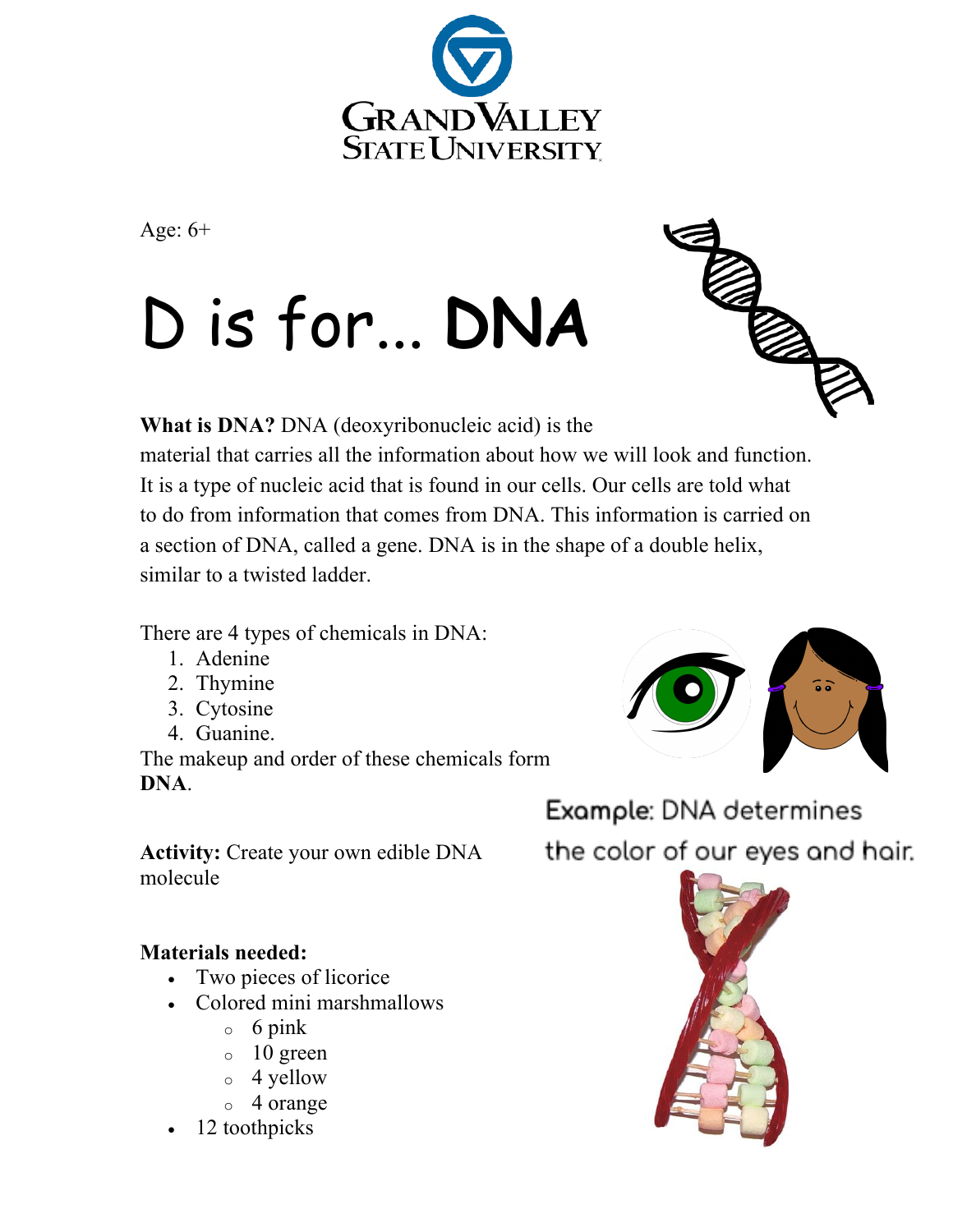## **Instructions:**

- Separate the marshmallows by color
- Label the color of marshmallows with the following chemicals: Adenine  $=$  green; Thymine  $=$  pink, Cytosine  $=$  yellow; Guanine $=$ orange
	- o The licorice will serve as the backbone to the DNA and the marshmallows will be the chemicals that make up DNA.
- Place a marshmallow on the end of a toothpick so that the point of the toothpick goes all the way through. Anchor the toothpick into the licorice backbone.
- Follow this sequence: **TACGTATGAAAC (ex. Pink, green, yellow, etc.) Top to bottom**
- **Repeat with this sequence on the other side starting at the same side: CAAAGTATGCAT**

## **Job Exploration:**

- **Biomedical engineer:** A biomedical engineer works with medical and biological sciences to design and create equipment, devices, and computer systems used in the healthcare field.
- **Biochemist**: A biochemist studies chemical and physical principles of biological processes. An example is the study of cell development and disease.
- **Geneticist**: A biologist who studies genetics. Geneticists study genes from plants, animals, and humans to determine how genes interact with each other, evolve, and duplicate.
- **Genetic Counselor**: Genetic counselors interpret genetic testing, provide counseling, and serve as patient advocates.